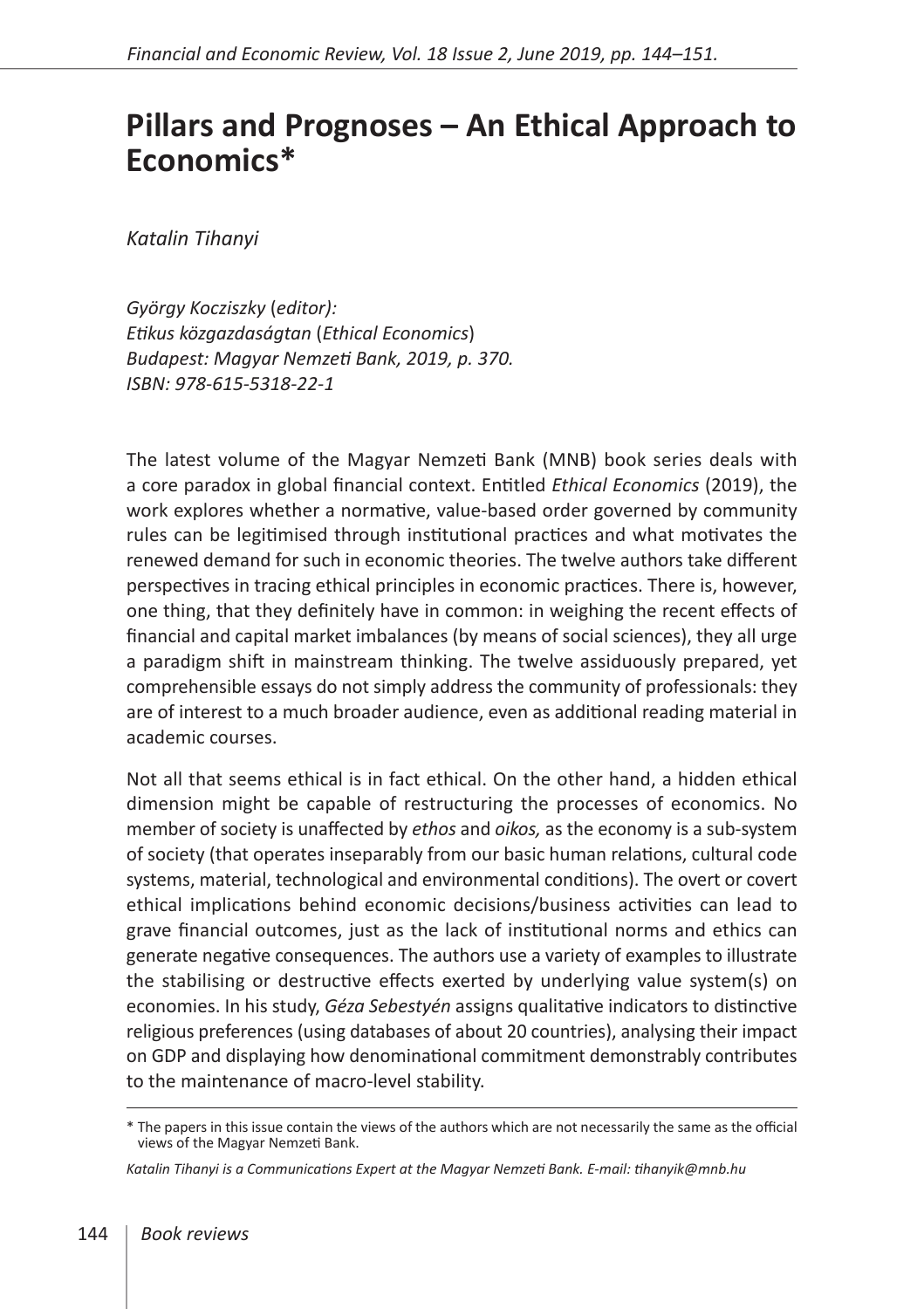*Gábor Gyura* points to marginal "security gains" deriving from fair banking practices and to the additional business benefits generated by ethical capital. He thus justifies the way financial regulatory authorities tend to move from sanction policies towards positive incentives. The study by *Judit Hidasi* points out how cultural behaviour and value preferences (such as employees' "organisational loyalty" or "culturally coded" commitment to quality standards) can enhance the economic position of a country or a particular business, but in the same way can also be restrictive in certain production contexts (e.g. when budgetary rationality is superseded by corporate or national reputational pressures or is subordinated to the network of personal relations).

One of the most impressive things about the book is that it examines the concept and manifestations of ethics from a wide range of perspectives. The conceptual definitions, the normative principles laid down by different schools of economic philosophy, the explanations offered by competing economic theories and the maxims derived from the considerations of current economic policies are issues which would all deserve examination in their own right. The essays published in the first part of the book (Chapters 1–6) discuss the expectations of ethical operations regarding individuals, regions, states and the supranational level, the benefits thereof and the associated long-term and short-term costs, with varying levels of detail and from the perspective of a variety of disciplines.

The collection of theoretical and historical analyses begins with a comprehensive, introductory study by *György Kocziszky*. The essay addresses the essential questions of economics and draws the reader's attention to their constant social embeddedness. According to Kocziszky, economic thinking is deeply dependent on the context and values involved and is therefore subject to spatial and temporal changes. After considering the parameters of space and time, the author discusses the imperfections characterising the currently prevailing, mainstream trends and the distortions created by such in the real economy (deregulation of the financial market, unfair interest rate policies, corruption and bank failures, the globalisation of economic bubbles, the pressure of monopolistic concentration). Finally, he offers a suggestion for a normative, ethical approach to be (re)integrated into economic thinking. In his interpretation "ethical economic thinking... does not look for the maximum profit, but rather for a righteous, fair and sustainable version thereof […], its central element being a type of community behaviour that involves responsibility for others, but which – on the other hand – does not exclude the concepts of profitability, efficiency and competition" (p. 46). Kocziszky defines the objectives of an economic and social system operating according to such principles (an ethical way of distribution and redistribution, an ethical market and state), and identifies the tools required (e.g. dual price and interest rate ceilings, ethical taxation and state aid policy, fair coordination and competition rules, a fair financial institutional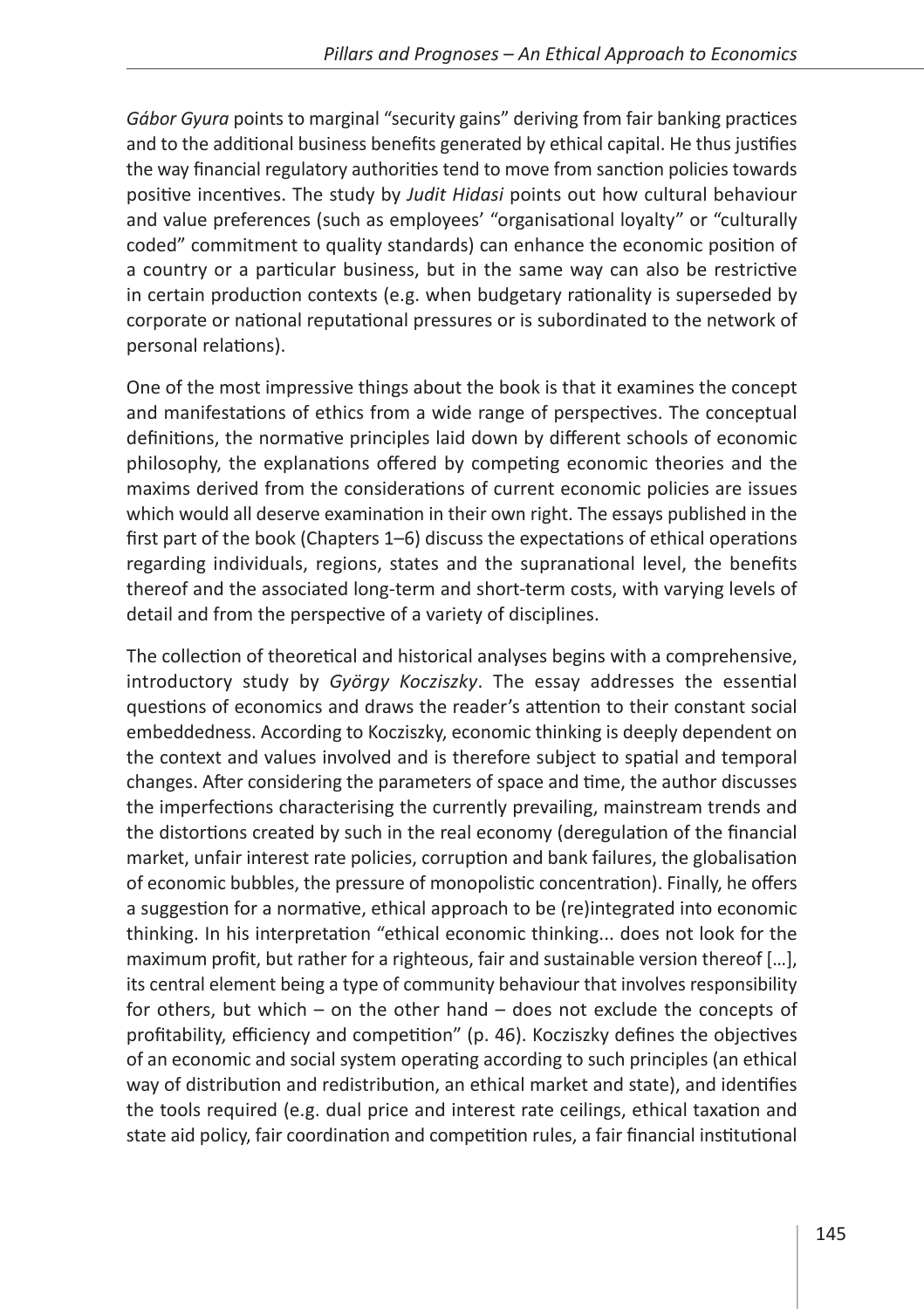system). He concludes that a value system favouring public good (the well-being of a given society) is a resource, which is capable of maintaining competitiveness in the long run and contributes to the country's economic performance, while the lack of such a system will bring about destabilisation and damage to the budget and moral values even in the medium term.

The tradition of the biblical value system on which Western culture is essentially built, the paradigm of business ethics derived from this and the changes therein are analysed in an ambitious study by *Norbert Varga*. The essay, which also includes some lessons to be learnt from social theory, studies the transaction patterns of almost two decades in the context of a changing geopolitical order. The conclusion he arrives at is similar to the one outlined above: according to him, societies rooted in Christianity – such as the economic and political elite of the United States which represents a strongly Neo-Protestant context for interpretation or the practices aimed at the implementation of a type of governance based on Christian values – "should include their guidelines concerning business ethics in their monetary and fiscal decision-making mechanisms as well" (p. 96).

There are two other theoretical essays in the volume discussing the issues of justice, public good and ethical responsibility which define social and economic orders in the framework of the modern rule of law. *József Benedek* relies on the social theory defined by John Rawls and based on that he extends the concept of justice as fairness to the spatial dimension as well. His main points include: what is the degree of spatial disparities that can be still tolerated and/or maintained, and at what point exactly does the social fairness of disparities cease to exist? Although he does not offer a direct answer to these questions, he suggests a variety of approaches and provides a number of methodological instructions, which is a good example of how the articulation of a problem in itself can help us to arrive at a solution.

In his essay on the responsible involvement of the state, *Kolos Kardkovács* places the central focus on the institutional-normative aspect of social justice. Following a brief look at the history of theories, he elaborates on the characteristics, criteria and positive results of the ethical rule of law. He lists a number of arguments to support a value-based approach committed to the idea of public good, which manifests itself in the daily practices of the rule of law. He offers the Scandinavian model to be followed *mutatis mutandis*: according to him, the secret of this model can be found in "a work-based economy in favour of the acquisition of knowledge capital, the great capacity and ability for innovation, the stable and scale-efficient institutional system, the higher incomes enabled by high productivity (added value), the entrepreneurial spirit, the financial awareness, the strong and large middle class, the less work, more private life ratio, the health awareness and the protestant values and ethics" which characterise this system (p. 133). He highlights the role of the "public servants characterised by work ethic awareness" and that of an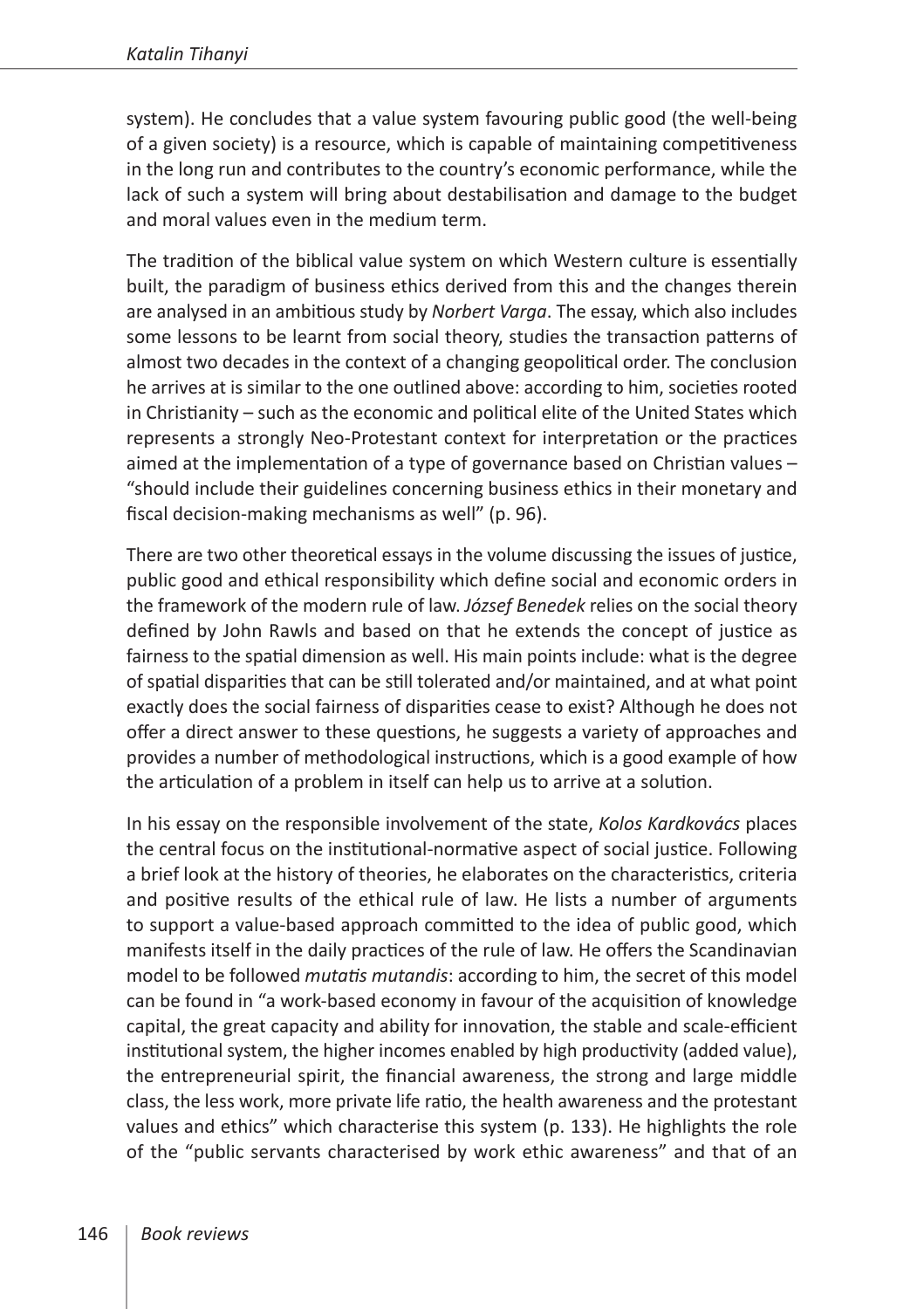institutional network of high integrity in the representation of the public good and the effective promotion thereof.

*Géza Sebestény* uses statistical methods to illustrate the statements set out above, namely, how commitment to a set of values can enhance welfare (and well-being). He carries out a regression analysis using the data of 58 countries over a decade to point out the non-linear relationship between economic prosperity and stability, and the intensity of a religious culture. As he puts it in his primary conclusion, "according to the regressions applied for economic stability, an increase both concerning the share of people who claim to belong to a certain denomination and the number of religious groups in the country will have a positive effect on the country's economic stability." Based on his insights "it seems that the stabilising effect of the religious culture in a certain country primarily manifests itself at the times of severe crises." Relying on the results, the author even ventures to propose a new hypothesis, namely, that "there is a positive link between the strength of a religious culture and the sustainability of economic growth" (pp. 160–161).

With due regard to the fact that the regulated system for the distribution and redistribution of goods is one of the most fundamental principles of financial stability and the stability of the rule of law, the book devotes a whole chapter to the principle of equitable and ethical taxation. The study by *György Kocziszky* and *Kolos Kardkovács*, rich in data and illustrated with several diagrams, identifies and elaborates on 10 criteria to be fulfilled by systems of equitable taxation. These criteria include: the principle of legality, the principle of honest taxpayers and fair taxes, the principle of trust, the principle of return and solvency, balance between the taxation of salaries and income from capital, the principles of efficiency, simplicity/clarity and predictability/certainty, and the principle of horizontal sameness and vertical diversity. The descriptions associated with the given principles do not argue for specific tax policy measures, but they do emphasise the requirement of proportionality, the rights and obligations related to equitable taxation (both concerning legislators and taxpayers) and define the basic norms of public trust necessary for the maintenance of a functioning state (pp. 163–202).

The studies approaching the concept of "appropriateness" from the perspective of consumer protection, financial market supervision and bank regulation analyse the issue by applying another type of "microfiltration," that of specific practices. As a result, the patterns of behaviour typical of the branch of investments and portfolio sales (e.g. the question of whether or not it is ethical for a seller to present a business promising a very high yield but coming from a "doubtful background" as an attractive investment), corporate remuneration policies (is it ethical to place managers under profit pressure and to provide them with incentives to generate short-term profits), the credit risk rating of the loan products offered by banks (is it ethical to cover up the associated risks; to create a competitive market environment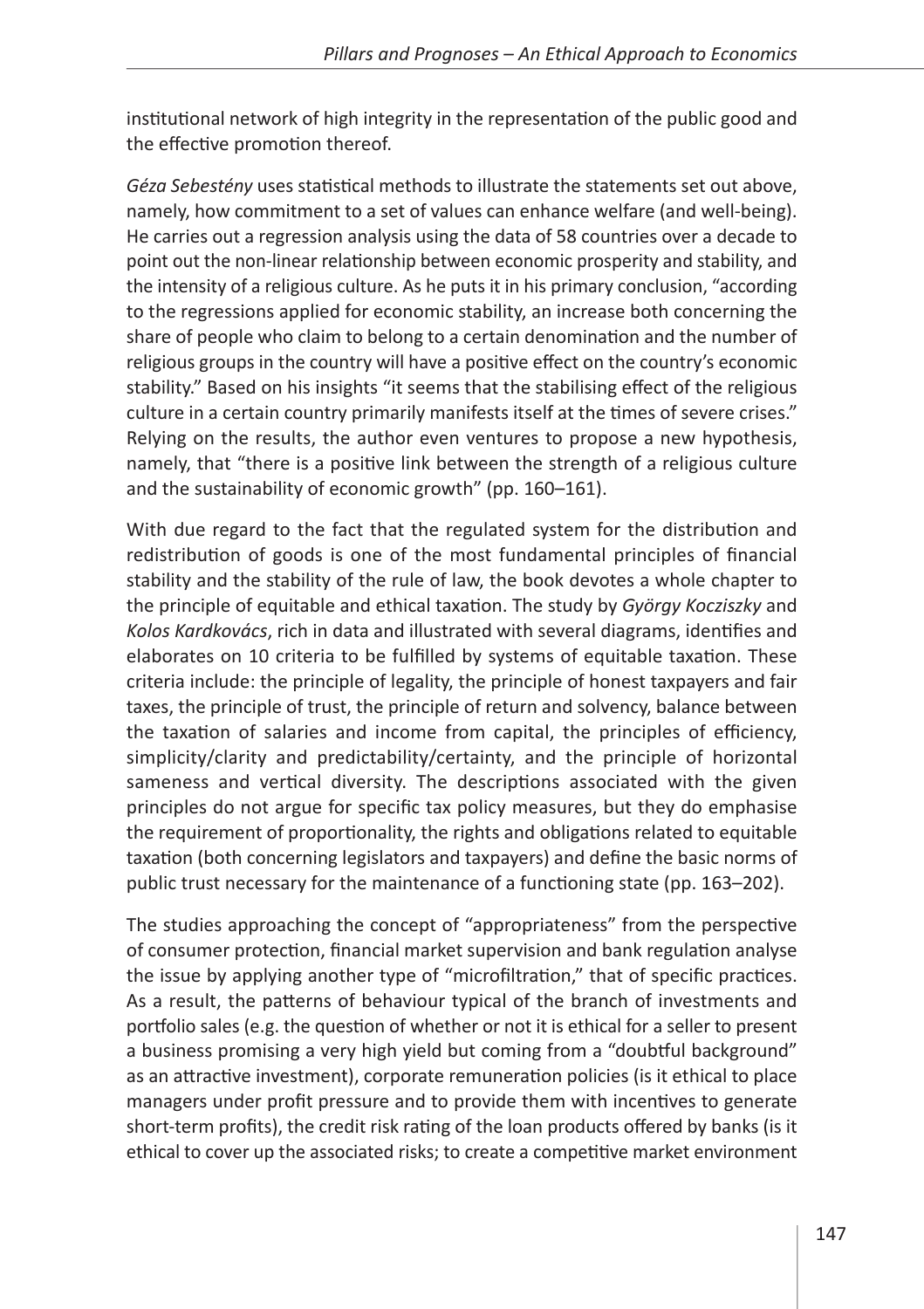which favours a gambling institutional behaviour) and the presentation of correct/ incorrect information to the public or to consumers (whether it is ethical to shift all the responsibilities within a situation of informational asymmetry) are all on the agenda.

*Gábor Gyura* refers to practices and activities which do not actually breach legal rules literally, nevertheless, their application results in social and/or financial damage, as "grey zone activities". According to Gyura, innovative products newly introduced on the market and their unorthodox marketing techniques ("misselling") can be considered as examples. When referring to the idea of misconduct as an example of abuse he concludes that: "The issues of business are ultimately ethical issues," because due to the "blind spots" in regulation, fair conduct is often subject to the internal control introduced by business actors (pp. 204–207). This aspect makes it clear that modern control practices are no longer based exclusively on deterrent restrictions or sanctions, but strongly emphasise the importance of education, the formulation of and adherence to internal codes of conduct and the incentives for a well-developed organisational culture.

The study by *Vilmos Freisleben* examines the investment sector and addresses similar critical questions regarding seller behaviour: "can it be considered ethical to offer leveraged investments to novice or common investors" or to present an investment vehicle "in a too favourable light" (in the hopes of receiving a commission)? "Will the investor understand the degree of risk he will have to face due to the leverage?" (p. 231). Freisleben also introduces the reader to the "principles for responsible and ethical investment" (UNPRI) laid down by the United Nations and the concept of "impact investing", drawing attention to the fact, that apart from financial return, positive social/environmental effects are also worth considering when investing.

*Bálint Dancsik* and *Gergely Fábián* investigate compliance with normative principles on a systematic level, analysing the fiscal imbalances arising parallel to each other during the recession of 2008 (the credit market crisis in the USA and foreign currency household loans in Hungary). According to their conclusions, "market mechanisms can only achieve a result that is also desirable on a systemic level, if (a) economic actors (mainly on the side of supply of the financial system) possess the skills required to be able to completely realise the consequences of their decisions, and if (2) their decisions represent a less individualistic approach and are not only concerned with short-term gain." The authors provide many examples to underline the difference between the criteria adopted by consequence ethics and the considerations of alternative ethics (e.g. deontological ethics, behavioural finance) when it comes to evaluating whether a specific monetary/financial market decision or activity is "good" or not. What are the things worth bearing in mind when we are trying to minimise transaction costs, are faced with the dilemma of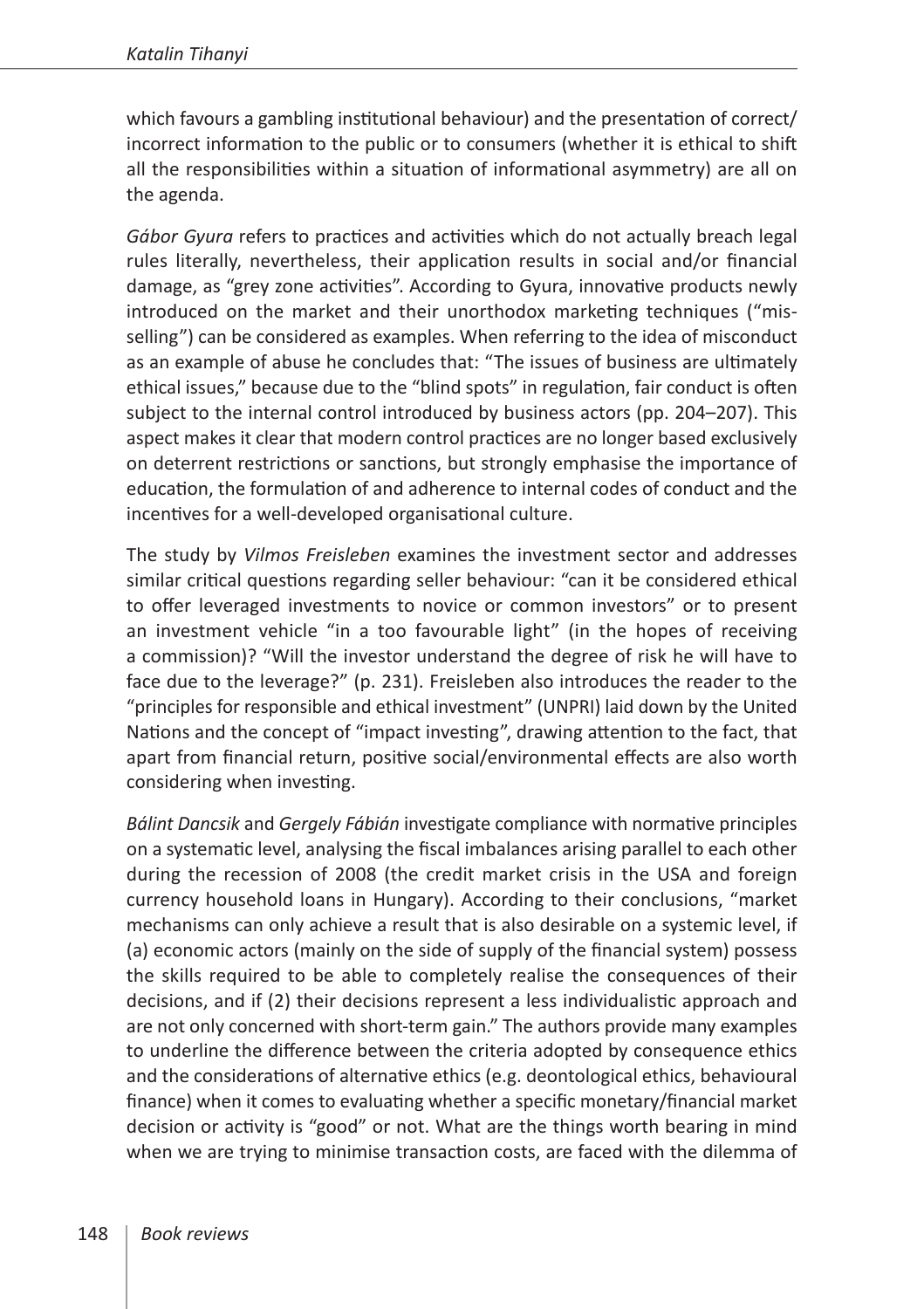whether to launch securitised or risky loan products, or are applying performance incentives dependent on share prices and based on volume? Based on the decisionmaking model, they convincingly argue that long-term structural effects should also be taken into account, and that the "soft instruments" aimed at influencing the behaviour of financial actors (e.g. education, the transfer of best practices, the implementation of behavioural standards, consumer awareness-raising) may be just as necessary as the possible application of restrictive, preventive or bridging state measures (e.g. the rules established by the CRD IV/CRR, the rules concerning debt brakes, the law on fair banking, the National Asset Management Agency) in order to eliminate wrong decision-making mechanisms.

The third part of the book abandons the Euro-Atlantic context and goes on to offer micro-perspectives from the field of Oriental theoretical tradition. This opening is also justified by the fact that international actors are continuously interacting with each other in the connected global economic space, but their cultural contexts of interpretation are entirely different. The studies, written by professionals in Oriental research, all support the settlement of this issue, when offering an explanation for the geo-political and geo-economic differences partly by means of case studies, and partly by the exploration of the customs and mentality behind social behavioural patterns.

In her study on Japanese business ethics, *Judit Hidasi* claims that the successful economic performance of East-Asian countries is associated with the values of Confucianism. She thinks that the so-called "Japanese economic miracle" is the result of the fact, that "out of the teachings of Confucian ethics, the principle concerning the acknowledgement of the existing hierarchy and that of moral obligations (beholdenness) in particular have provided a solid basis for the establishment of Japanese business and economic organisational structure in a country shifting towards capitalism" (p. 178). Nevertheless, this Weberian logic is less applicable to the social and moral shortfall which could be seen during the period of recession following the 1990s. Following the theory of Fukuyama, the author refers to the prolonged crisis, which – as the result of a series of corruption scandals accompanying social recession – (also) led to the weakening of the social identity based on a collective sense of values as the "shrinkage of social capital" Her case studies provide insight into Japanese business mentality, but at the same time, she refrains from offering a comprehensive solution to the issues mentioned.

The two studies published by *Balázs Sárvári* and *Viktor Eszterhai* fill a gap in the field of studies by exploring the background of the values of Chinese economic policy. Their research demonstrates convincingly that just as much as it is absolutely necessary for the interpretation of the geo-political relations prevailing these days to become familiar with the way of thinking presented by Chinese power, none of the European nations can disregard the knowledge of the opportunities,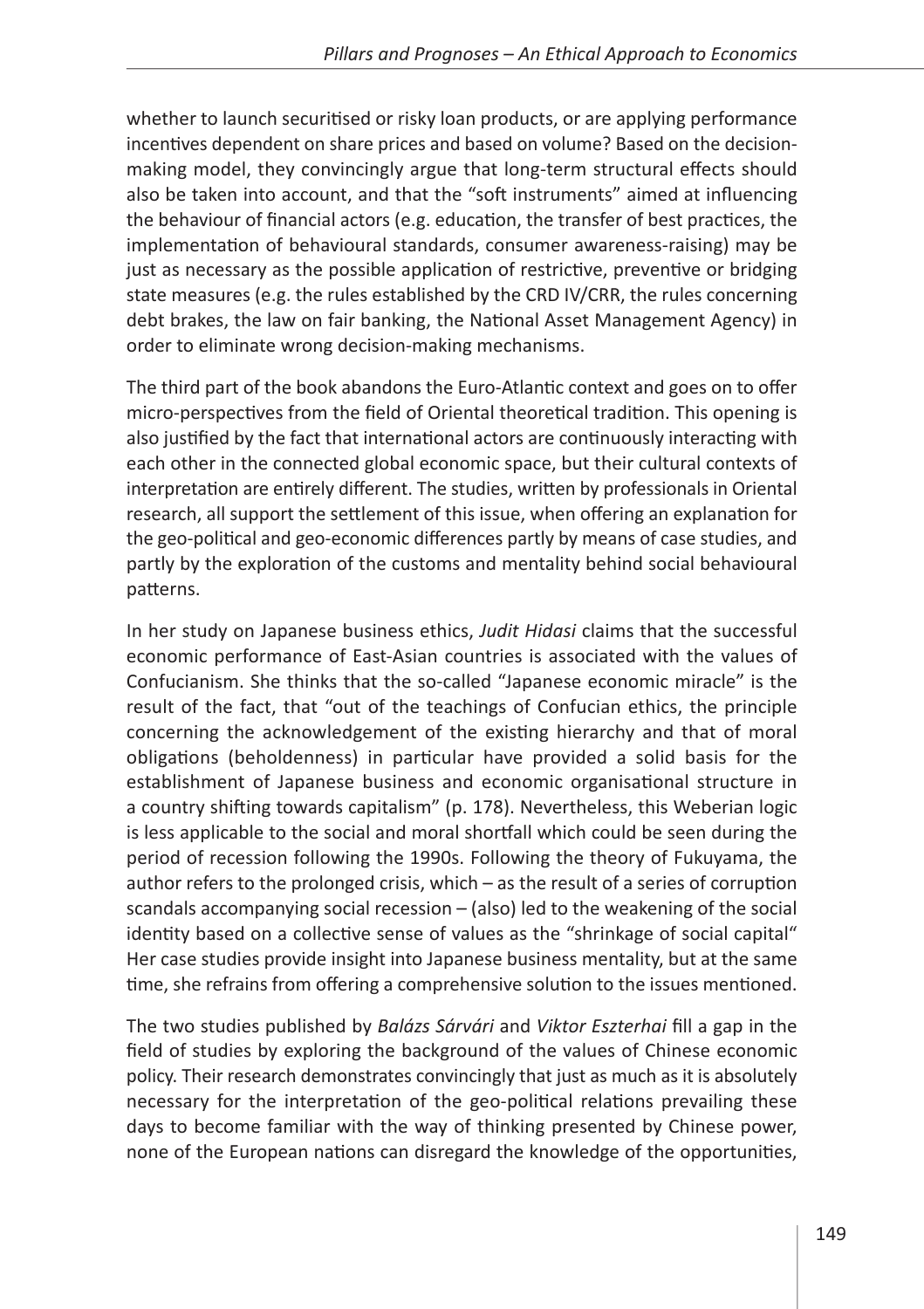limitations and domains of inter-cultural interactions, in order to be able to develop an adequate position within the network of economic and financial relationships. Following the path of the dominant theoretical traditions of the Eastern Empire, the study on China by *Balázs Sárvári* presents three different state governance models and describes the possible future scenarios of the new world order of the 21st century on the basis of these. He elaborates on the modern Chinese theories of globalisation, also including extremist viewpoints and a set of views offered by pragmatic thinkers (Tingyang Zhao, Yan Xuetong, Pan Wei), using Confucian, Taoist and Legalist theoretical systems as a starting point. Relying on the realist school of international relations, the author himself tends to take a moderate approach: he offers Kissinger's concept of co-evolution as a solution. According to this theory, the parallel operation of the powers of the East and the West "may be considered as the global expansion of the harmony characterising Chinese high culture (...), in which the specific regions, sectors and social groups, although presenting disharmony in themselves, manage to form a stable whole together. Harmony in this sense does not refer to the lack of conflicts (…), but it is rather to be interpreted as an organisational level, on which differences do not pose a systemic threat" (pp. 313–314). Sárvári sees co-evolution as a cooperative form of competition, which "can be a result of either the Western or the Chinese set of values, and fits into the technological and global economic relations prevailing in the 21st century. It is a kind of a power structure, in which China – on the highest level of security policy [...] – opts for the stability of the world order and a cooperative participation in the reallocation of the mandates entitling global intervention" (pp. 319–320).

*Viktor Eszterhai*'s study on guanxi (Chinese 关系 means relation) supports the idea that a predefined set of values lies behind decision-making mechanisms. The author introduces a unique perspective, applying the guanxi model to the operation of China's entire economic and social structure, including institutionalised forms of behaviour. According to Eszterhai, "the importance of guanxi lies in the fact, that, as a primary form of social relations, it pervades the operating principles of Chinese society and controls the everyday lives of its members (e.g. the allocation of resources, economic operations, information flows, decision-making mechanisms, cultural roles, social status and the tasks of individuals)" (p. 324). Eszterhai gives a fine description of the intricate structure of Chinese society: besides drawing a map of relationship networks, he also elaborates on their distinctive nature. Compared to Western transactional schemes, the guanxi-driven exchange of goods and values is not merely instrumental, but associated with specific emotional motifs, normative aspects, gestures and inherent values. The defined order thereof designates the place of the individual in this formal and informal system of relationships. We might draw a parallel between his conclusions and the insights of "network theory", hence Eszterhai's observations can be considered complementary